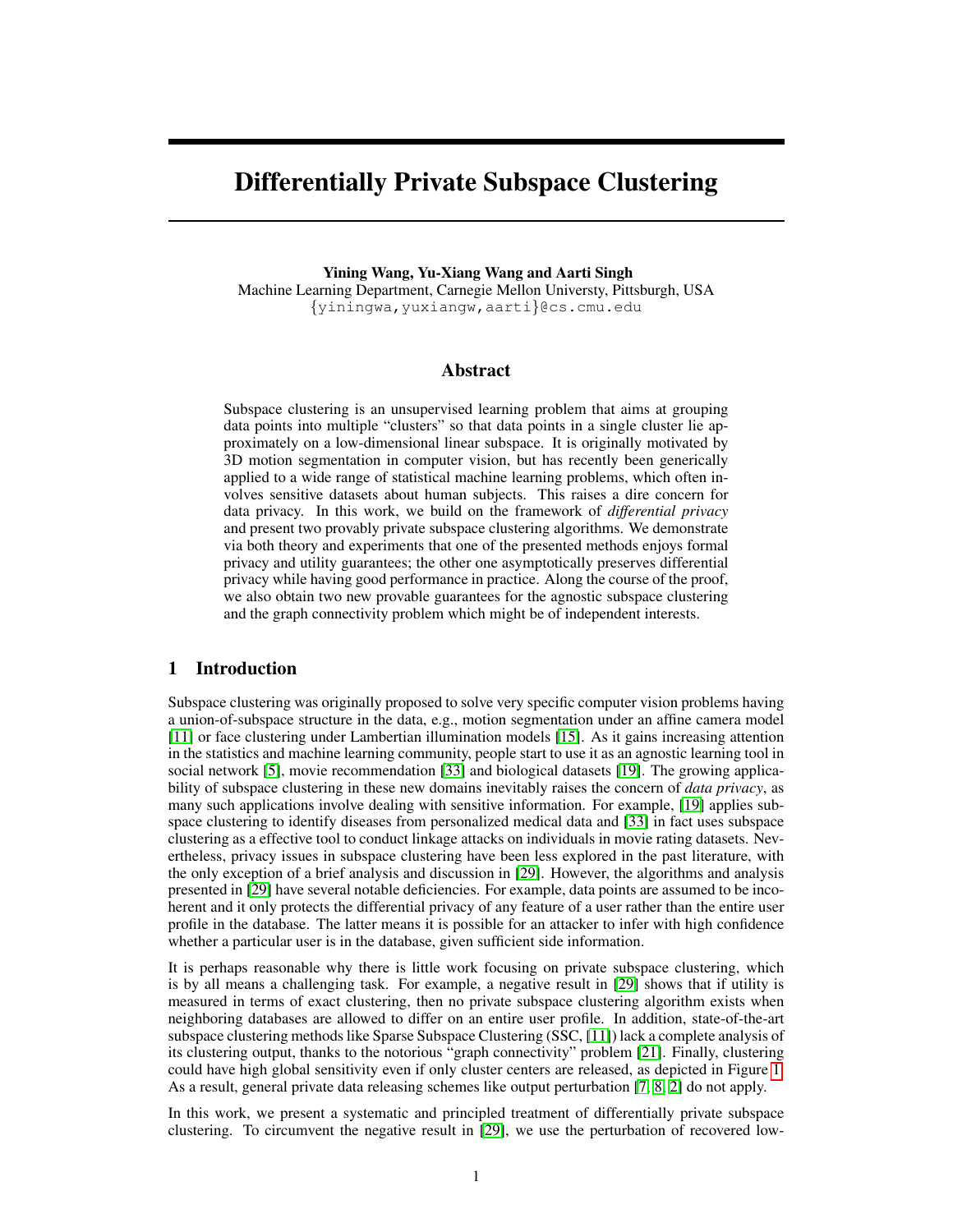dimensional subspace from the ground truth as the utility measure. Our contributions are two-fold. First, we analyze two efficient algorithms based on the sample-aggregate framework [22] and established formal privacy and utility guarantees when data are generated from some stochastic model or satisfy certain deterministic separation conditions. New results on (non-private) subspace clustering are obtained along our analysis, including a *fully agnostic* subspace clustering on well-separated datasets using stability arguments and *exact clustering* guarantee for thresholding-based subspace clustering (TSC, [14]) in the noisy setting. In addition, we employ the exponential mechanism [18] and propose a novel Gibbs sampler for sampling from this distribution, which involves a novel tweak in sampling from a matrix Bingham distribution. The method works well in practice and we show it is closely related to the well-known mixtures of probabilistic PCA model [27].

**Related work** Subspace clustering can be thought as a generalization of PCA and  $k$ -means clustering. The former aims at finding a *single* low-dimensional subspace and the latter uses zerodimensional subspaces as cluster centers. There has been extensive research on private PCA  $[2, 4, 10]$  and k-means  $[2, 22, 26]$ . Perhaps the most similar work to ours is  $[22, 4]$ .  $[22]$  applies the sample-aggregate framework to  $k$ -means clustering and [4] employs the exponential mechanism to recover private principal vectors. In this paper we give non-trivial generalization of both work to the private subspace clustering setting.

# 2 Preliminaries

# 2.1 Notations

For a vector  $x \in \mathbb{R}^d$ , its p-norm is defined as  $||x||_p = (\sum_i x_i^p)^{1/p}$ . If p is not explicitly specified then the 2-norm is used. For a matrix  $\mathbf{A} \in \mathbb{R}^{m \times m}$ , we use  $\sigma_1(\mathbf{A}) \geq \cdots \geq \sigma_n(\mathbf{A}) \geq 0$  to denote its singular values (assuming without loss of generality that  $n \leq m$ ). We use  $\|\cdot\|_{\xi}$  to denote matrix norms, with  $\xi = 2$  the matrix spectral norm and  $\xi = F$  the Frobenious norm. That is,  $\|\mathbf{A}\|_2 = \sigma_1(\mathbf{A})$  and  $\|\mathbf{A}\|_F = \sqrt{\sum_{i=1}^n \sigma_i(\mathbf{A})^2}$ . For a q-dimensional subspace  $S \subseteq \mathbb{R}^d$ , we associate with a basis  $U \in \mathbb{R}^{d \times q}$ , where the q columns in U are orthonormal and  $S = \text{range}(U)$ . We use  $\mathbb{S}_q^d$  to denote the set of all q-dimensional subspaces in  $\mathbb{R}^d$ .

Given  $x \in \mathbb{R}^d$  and  $\mathcal{S} \subseteq \mathbb{R}^d$ , the distance  $d(x, \mathcal{S})$  is defined as  $d(x, \mathcal{S}) = \inf_{y \in \mathcal{S}} ||x - y||_2$ . If  $\mathcal{S}$  is a subspace associated with a basis U, then we have  $d(x, S) = ||x - \mathcal{P}_S(x)||_2 = ||x - \mathbf{UU}^\top x||_2$ , where  $\mathcal{P}_{\mathcal{S}}(\cdot)$  denotes the projection operator onto subspace S. For two subspaces  $\mathcal{S}, \mathcal{S}'$  of dimension q, the distance  $d(S, S')$  is defined as the Frobenious norm of the sin matrix of principal angles; i.e.,

$$
d(\mathcal{S}, \mathcal{S}') = \|\sin \Theta(\mathcal{S}, \mathcal{S}')\|_F = \|\mathbf{U}\mathbf{U}^\top - \mathbf{U}'\mathbf{U}'^\top\|_F, \tag{1}
$$

where  $U, U'$  are orthonormal basis associated with  $S$  and  $S'$ , respectively.

#### 2.2 Subspace clustering

Given *n* data points  $x_1, \dots, x_n \in \mathbb{R}^d$ , the task of subspace clustering is to cluster the data points into  $k$  clusters so that data points within a subspace lie approximately on a low-dimensional subspace. Without loss of generality, we assume  $||x_i||_2 \leq 1$  for all  $i = 1, \dots, n$ . We also use  $\mathcal{X} = \{x_1, \dots, x_n\}$  to denote the dataset and  $\mathbf{X} \in \mathbb{R}^{d \times n}$  to denote the data matrix by stacking all data points in columnwise order. Subspace clustering seeks to find  $k$   $q$ -dimensional subspaces  $\hat{\mathcal{C}} = \{\hat{\mathcal{S}}_1, \cdots, \hat{\mathcal{S}}_k\}$  so as to minimize the Wasserstein's distance or distance squared defined as

$$
d_W^2(\hat{C}, C^*) = \min_{\pi:[k] \to [k]} \sum_{i=1}^k d^2(\hat{S}_i, S_{\pi(i)}^*),
$$
\n(2)

where  $\pi$  are taken over all permutations on [k] and  $S^*$  are the optimal/ground-truth subspaces. In a model based approach,  $C^*$  is fixed and data points  $\{x_i\}_{i=1}^n$  are generated either deterministically or stochastically from one of the ground-truth subspaces in  $\mathcal{C}^*$  with noise corruption; for a completely agnostic setting,  $C^*$  is defined as the minimizer of the k-means subspace clustering objective:

$$
\mathcal{C}^* := \operatorname{argmin}_{\mathcal{C} = \{S_1, \dots, S_k\} \subseteq \mathbb{S}_q^d} \operatorname{cost}(\mathcal{C}; \mathcal{X}) = \operatorname{argmin}_{\mathcal{C} = \{S_1, \dots, S_k\} \subseteq \mathbb{S}_q^d} \frac{1}{n} \sum_{i=1}^n \min_j d^2(\boldsymbol{x}_i, S_j). \tag{3}
$$

To simplify notations, we use  $\Delta_k(\mathcal{X}) = \text{cost}(\mathcal{C}^*; \mathcal{X})$  to denote cost of the optimal solution.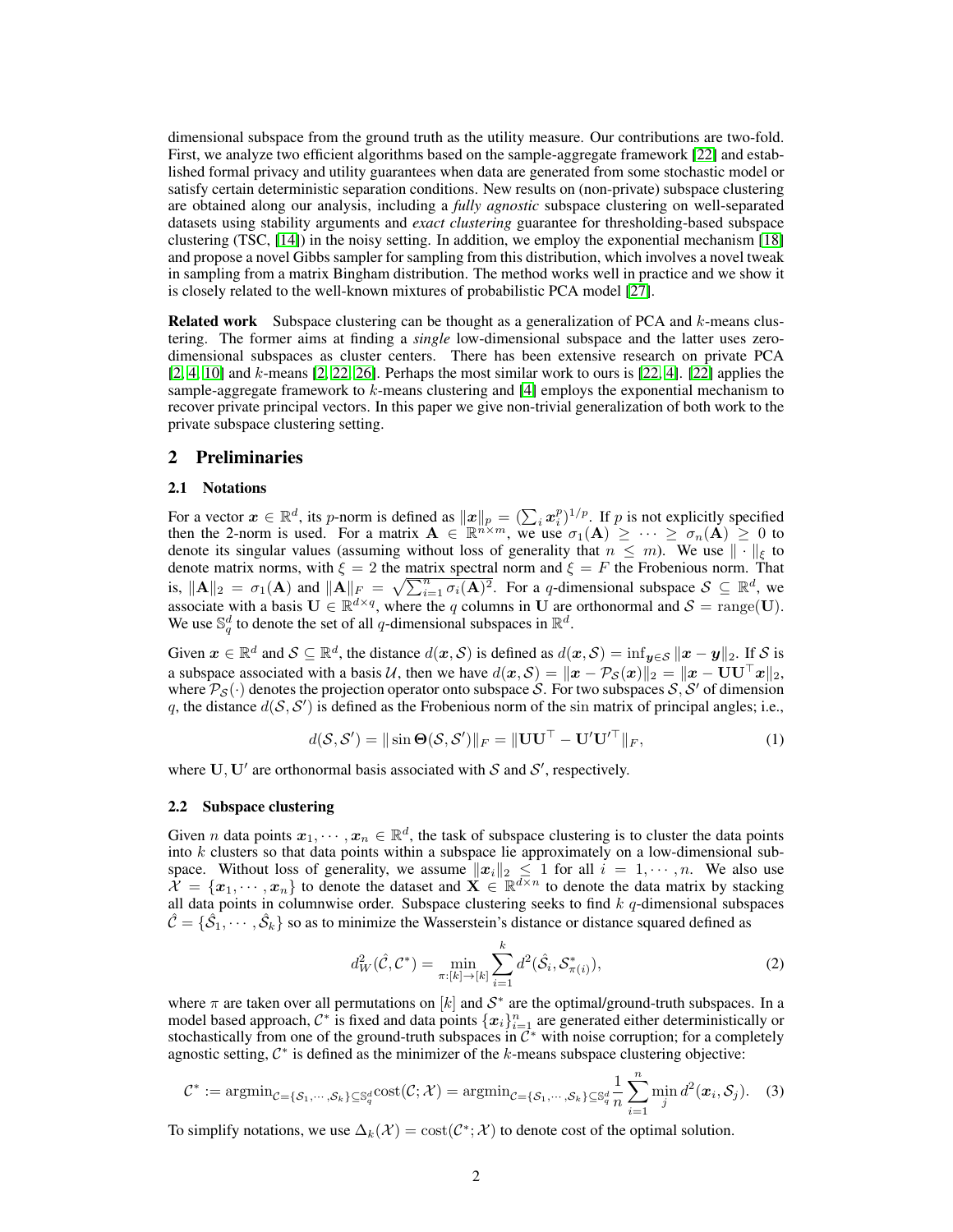Algorithm 1 The sample-aggregate framework [22]

- 1: **Input**:  $\mathcal{X} = {\mathbf{x}_i}_{i=1}^n \subseteq \mathbb{R}^d$ , number of subsets m, privacy parameters  $\varepsilon, \delta; f, d_\mathcal{M}$ .
- 2: Initialize:  $s = \sqrt{m}, \alpha = \varepsilon/(5\sqrt{2\ln(2/\delta)})$ ,  $\beta = \varepsilon/(4(D + \ln(2/\delta)))$ .
- 3: **Subsampling**: Select m random subsets of size  $n/m$  of X independently and uniformly at random without replacement. Repeat this step until no single data point appears in more than  $\overline{m}$  of the sets. Mark the subsampled subsets  $\mathcal{X}_{S_1}, \cdots, \mathcal{X}_{S_m}$ .
- 4: **Separate queries:** Compute  $\mathcal{B} = \{s_i\}_{i=1}^m \subseteq \mathbb{R}^{\widetilde{D}^1}$  where  $s_i = f(\mathcal{X}_{S_i})$ .
- 5: **Aggregation**: Compute  $g(B) = s_{i^*}$  where  $i^* = \operatorname{argmin}_{i=1}^m r_i(t_0)$  with  $t_0 = (\frac{m+s}{2} + 1)$ . Here  $r_i(t_0)$  denotes the distance  $d_{\mathcal{M}}(\cdot, \cdot)$  between  $s_i$  and the  $t_0$ -th nearest neighbor to  $s_i$  in  $\mathcal{B}$ .
- 6: Noise calibration: Compute  $S(\mathcal{B}) = 2 \max_k (\rho(t_0 + (k+1)s) \cdot e^{-\beta k})$ , where  $\rho(t)$  is the mean of the top  $\lfloor s/\beta \rfloor$  values in  $\{r_1(t), \cdots, r_m(t)\}.$
- 7: **Output**:  $A(\mathcal{X}) = g(\mathcal{B}) + \frac{S(\mathcal{B})}{\alpha}u$ , where u is a standard Gaussian random vector.

#### 2.3 Differential privacy

**Definition 2.1** (Differential privacy, [7, 8]). A randomized algorithm A is  $(\varepsilon, \delta)$ -differentially private *if for all*  $\mathcal{X}, \mathcal{Y}$  *satisfying*  $d(\mathcal{X}, \mathcal{Y}) = 1$  *and all sets* S *of possible outputs the following holds:* 

$$
\Pr[\mathcal{A}(\mathcal{X}) \in S] \le e^{\varepsilon} \Pr[\mathcal{A}(\mathcal{Y}) \in S] + \delta. \tag{4}
$$

*In addition, if*  $\delta = 0$  *then the algorithm A is*  $\varepsilon$ *-differentially private.* 

In our setting, the distance  $d(\cdot, \cdot)$  between two datasets X and Y is defined as the number of different columns in X and Y. Differential privacy ensures the output distribution is obfuscated to the point that every user has a plausible deniability about being in the dataset, and in addition any inferences about individual user will have nearly the same confidence before and after the private release.

## 3 Sample-aggregation based private subspace clustering

In this section we first summarize the sample-aggregate framework introduced in [22] and argue why it should be preferred to conventional output perturbation mechanisms [7, 8] for subspace clustering. We then analyze two efficient algorithms based on the sample-aggregate framework and prove formal privacy and utility guarantees. We also prove new results in our analysis regarding the stability of  $k$ -means subspace clustering (Lem. 3.3) and graph connectivity (i.e., consistency) of noisy threshold-based subspace clustering (TSC, [14]) under a stochastic model (Lem. 3.5).

#### 3.1 Smooth local sensitivity and the sample-aggregate framework

Most existing privacy frameworks [7, 8] are based on the idea of *global sensitivity*, which is defined as the maximum output perturbation  $|| f(\mathcal{X}_1) - f(\mathcal{X}_2)||_{\xi}$ , where maximum is over all neighboring databases  $\mathcal{X}_1, \mathcal{X}_2$  and  $\xi = 1$  or 2. Unfortunately, global sensitivity of clustering problems is usually high even if only cluster centers are released. For example, Figure 1 shows that the global sensitivity of  $k$ -means subspace clustering could be as high as  $O(1)$ , which ruins the algorithm utility.

To circumvent the above-mentioned challenges, Nissim et al. [22] introduces the sample-aggregate framework based on the concept of a smooth version of *local sensitivity*.



Figure 1: Illustration of instability of  $k$ -means subspace clustering solutions ( $d = 2, k = 2, q = 1$ ) 1). Blue dots represent evenly spaced data points on the unit circle; blue crosses indicate an additional data point. Red lines are optimal solutions.

Unlike global sensitivity, local sensitivity measures the maximum perturbation  $|| f(\mathcal{X}) - f(\mathcal{X}') ||_{\xi}$ over all databases  $\mathcal{X}'$  neighboring to the *input* database  $\mathcal{X}$ . The proposed sample-aggregate framework (pseudocode in Alg. 1) enjoys local sensitivity and comes with the following guarantee:

**Theorem 3.1** ([22], Theorem 4.2). Let  $f : \mathbb{D} \to \mathbb{R}^D$  be an efficiently computable function where  $\mathbb D$  *is the collection of all databases and*  $D$  *is the output dimension. Let*  $d_{\mathcal{M}}(\cdot, \cdot)$  *be a semimetric on*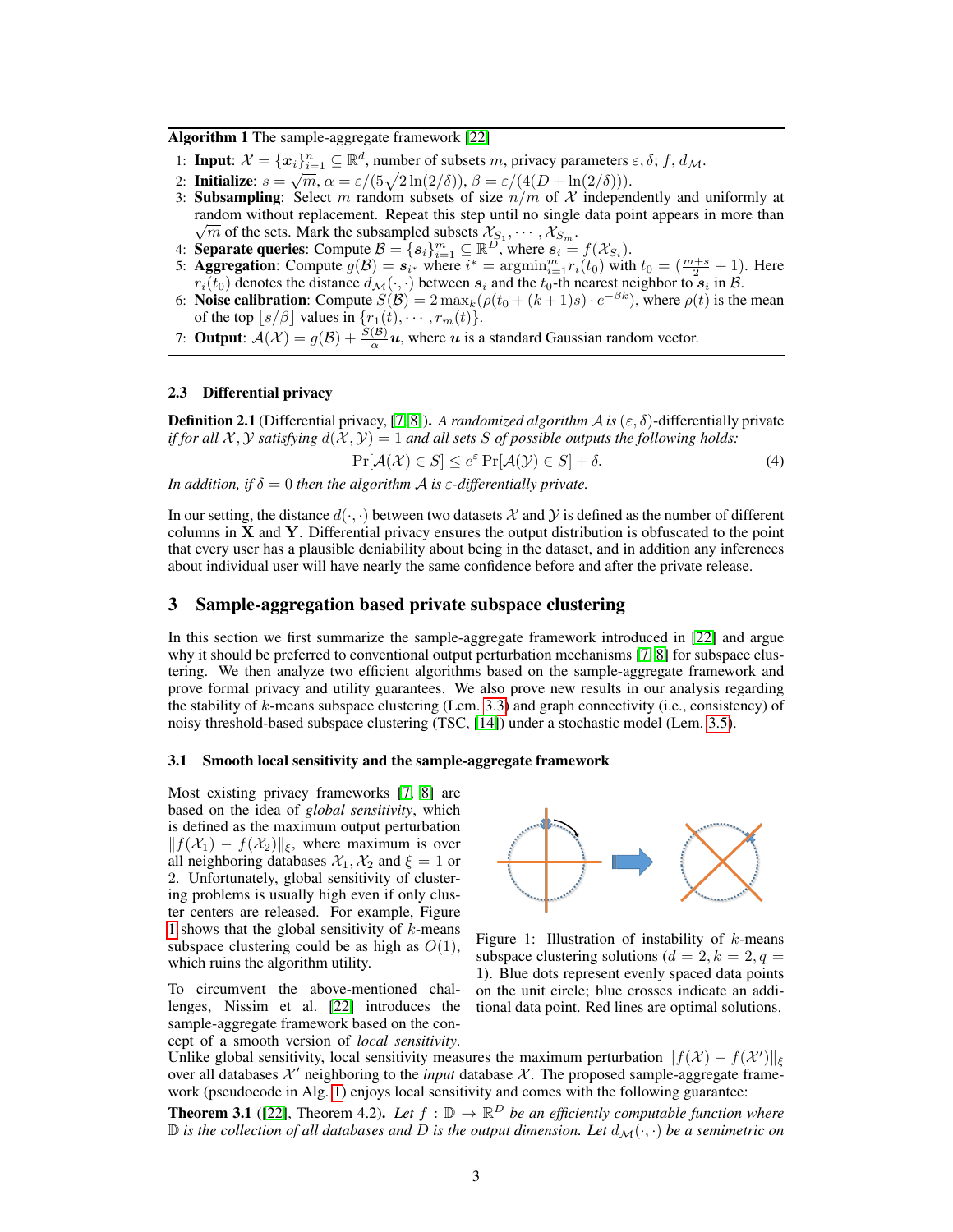*the outer space of*  $f$ . <sup>1</sup> *Set*  $\varepsilon > 2D/\sqrt{m}$  *and*  $m = \omega(\log^2 n)$ *. The sample-aggregate algorithm* A *in Algorithm 1 is an efficient* (ε, δ)*-differentially private algorithm. Furthermore, if* f *and* m *are chosen such that the*  $\ell_1$  *norm of the output of* f *is bounded by*  $\Lambda$  *and* 

$$
\Pr_{\mathcal{X}_S \subseteq \mathcal{X}} \left[ d_{\mathcal{M}}(f(\mathcal{X}_S), \mathbf{c}) \le r \right] \ge \frac{3}{4} \tag{5}
$$

for some  $\boldsymbol{c}\in\mathbb{R}^{D}$  and  $r>0$ , then the standard deviation of Gaussian noise added is upper bounded by  $O(r/\varepsilon) + \frac{\lambda}{\varepsilon} e^{-\Omega(\frac{\varepsilon \sqrt{m}}{D})}$ . In addition, when m satisfies  $m = \omega(D^2 \log^2(r/\Lambda)/\varepsilon^2)$ , with high *probability each coordinate of*  $A(\mathcal{X})$  *−*  $\bar{\bm{c}}$  *is upper bounded by*  $O(r/\varepsilon)$ *, where*  $\bar{\bm{c}}$  *depending on*  $A(\mathcal{X})$ *satisfies*  $d_{\mathcal{M}}(c, \bar{c}) = O(r)$ *.* 

Let  $f$  be any subspace clustering solver that outputs  $k$  estimated low-dimensional subspaces and  $d_{\mathcal{M}}$  be the Wasserstein's distance as defined in Eq. (2). Theorem 3.1 provides privacy guarantee for an efficient meta-algorithm with any  $f$ . In addition, utility guarantee holds with some more assumptions on input dataset  $X$ . In following sections we establish utility guarantees. The main idea is to prove stability results as outlined in Eq. (5) for particular subspace clustering solvers and then apply Theorem 3.1.

#### 3.2 The agnostic setting

We first consider the setting when data points  $\{x_i\}_{i=1}^n$  are arbitrarily placed. Under such agnostic setting the optimal solution  $C^*$  is defined as the one that minimizes the k-means cost as in Eq. (3). The solver f is taken to be any  $(1 + \epsilon)$ -approximation<sup>2</sup> of optimal k-means subspace clustering; that is, f always outputs subspaces  $\hat{C}$  satisfying  $\mathrm{cost}(\hat{C}; \mathcal{X}) \leq (1 + \epsilon)\mathrm{cost}(\mathcal{C}^*; \mathcal{X})$ . Efficient core-set based approximation algorithms exist, for example, in [12]. The key task of this section it to identify assumptions under which the stability condition in Eq. (5) holds with respect to an approximate solver  $f$ . The example given in Figure 1 also suggests that identifiability issue arises when the input data  $X$  itself cannot be well clustered. For example, no two straight lines could well approximate data uniformly distributed on a circle. To circumvent the above-mentioned difficulty, we impose the following well-separation condition on the input data  $\mathcal{X}$ :

**Definition 3.2** (Well-separation condition for k-means subspace clustering). A dataset  $\mathcal{X}$  is  $(\phi, \eta, \psi)$ -well separated *if there exist constants*  $\phi, \eta$  *and*  $\psi$ *, all between* 0 *and* 1*, such that* 

$$
\Delta_k^2(\mathcal{X}) \le \min\left\{\phi^2 \Delta_{k-1}^2(\mathcal{X}), \Delta_{k,-}^2(\mathcal{X}) - \psi, \Delta_{k,+}^2(\mathcal{X}) + \eta\right\},\tag{6}
$$

 $where \ \Delta_{k-1}, \ \Delta_{k,-}$  and  $\Delta_{k,+}$  are defined as  $\Delta_{k-1}^2(\mathcal{X}) = \min_{\mathcal{S}_{1:k-1} \in \mathbb{S}_q^d} \text{cost}(\{\mathcal{S}_i\};\mathcal{X}); \Delta_{k,-}^2(\mathcal{X}) =$  $\min_{\mathcal{S}_1 \in \mathbb{S}_{q-1}^d, \mathcal{S}_2: k \in \mathbb{S}_q^d} \text{cost}(\{\mathcal{S}_i\}; \mathcal{X})$ ; and  $\Delta_{k,+}^2(\mathcal{X}) = \min_{\mathcal{S}_1 \in \mathbb{S}_{q+1}^d, \mathcal{S}_2: k \in \mathbb{S}_q^d} \text{cost}(\{\mathcal{S}_i\}; \mathcal{X})$ .

The first condition in Eq. (6),  $\Delta_k^2(\mathcal{X}) \leq \phi^2 \Delta_{k-1}^2(\mathcal{X})$ , constrains that the input dataset X cannot be well clustered using  $k - 1$  instead of k clusters. It was introduced in [23] to analyze stability of  $k$ -means solutions. For subspace clustering, we need another two conditions regarding the intrinsic dimension of each subspace. The  $\Delta_k^2(\mathcal{X}) \leq \Delta_{k,-}^2(\mathcal{X}) - \psi$  asserts that replacing a q-dimensional subspace with a  $(q-1)$ -dimensional one is not sufficient, while  $\Delta_k^2(\mathcal{X}) \leq \Delta_{k,+}^2(\mathcal{X}) + \eta$  means an additional subspace dimension does not help much with clustering  $\mathcal{X}$ .

The following lemma is our main stability result for subspace clustering on well-separated datasets. It states that when a candidate clustering  $\hat{\mathcal{C}}$  is close to the optimal clustering  $\mathcal{C}^*$  in terms of clustering cost, they are also close in terms of the Wasserstein distance defined in Eq. (2).

**Lemma 3.3** (Stability of agnostic k-means subspace clustering). Assume X is  $(\phi, \eta, \psi)$ -well sepa*rated with*  $\phi^2 < 1/1602$ ,  $\psi > \eta$ . Suppose a candidate clustering  $\hat{\mathcal{C}} = \{\hat{\mathcal{S}}_1,\cdots,\hat{\mathcal{S}}_k\}\subseteq\mathbb{S}_q^d$  satisfies  $\text{cost}(\hat{C}; \mathcal{X}) \le a \cdot \text{cost}(\mathcal{C}^*; \mathcal{X})$  for some  $a < \frac{1-802\phi^2}{800\phi^2}$ . Then the following holds:<br> $\frac{600\sqrt{2}\phi^2\sqrt{k}}{2}$ 

$$
d_W(\hat{C}, C^*) \le \frac{600\sqrt{2\phi^2}\sqrt{k}}{(1 - 150\phi^2)(\psi - \eta)}.
$$
\n(7)

The following theorem is then a simple corollary, with a complete proof in Appendix B.

 ${}^1d_{\mathcal{M}}(\cdot,\cdot)$  satisfies  $d_{\mathcal{M}}(x,y)\geq 0$ ,  $d_{\mathcal{M}}(x,x)=0$  and  $d_{\mathcal{M}}(x,y)\leq d_{\mathcal{M}}(x,z)+d_{\mathcal{M}}(y,z)$  for all  $x, y, z$ .

<sup>&</sup>lt;sup>2</sup>Here  $\epsilon$  is an approximation constant and is not related to the privacy parameter  $\epsilon$ .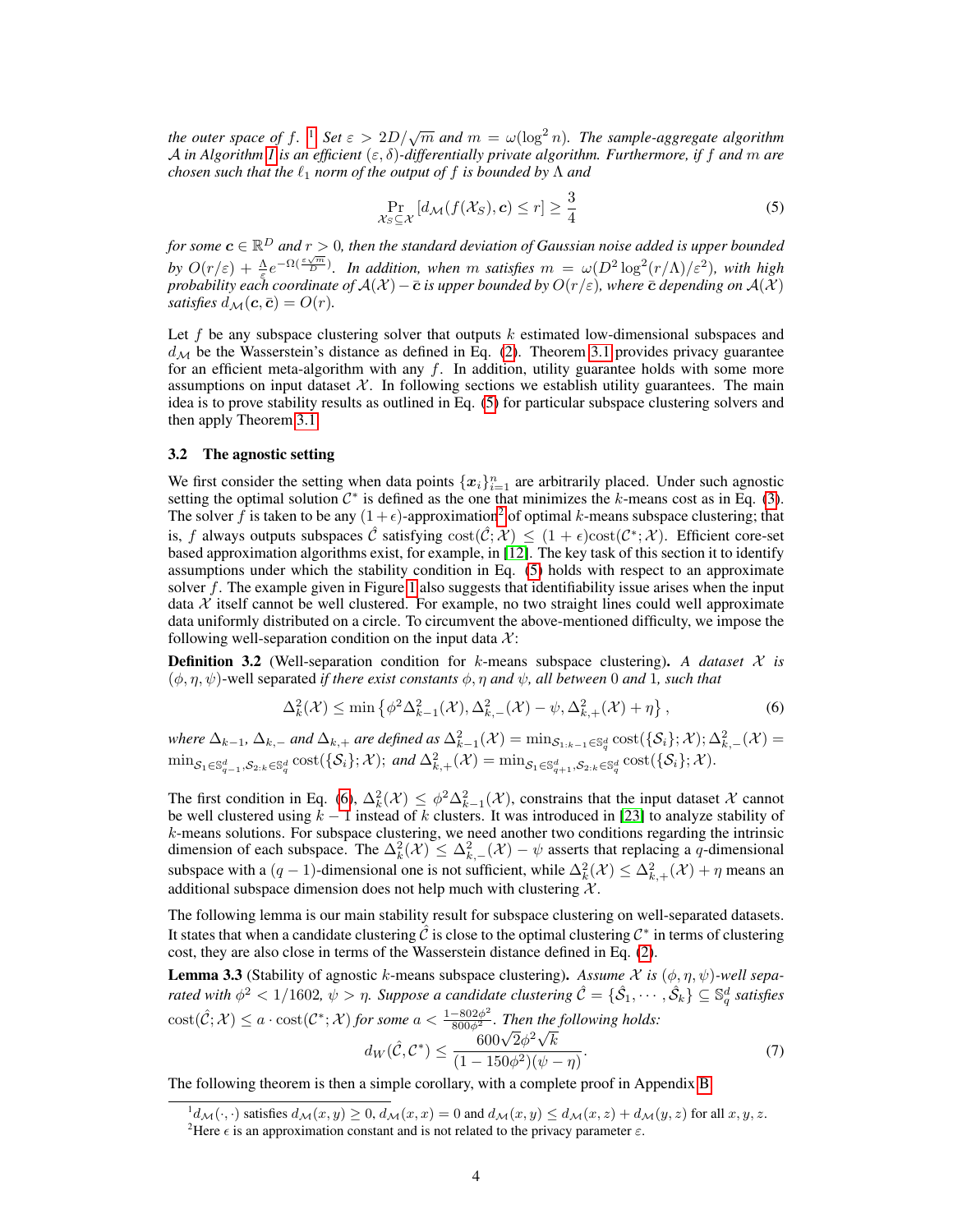Algorithm 2 Threshold-based subspace clustering (TSC), a simplified version

- 1: **Input:**  $\mathcal{X} = {\mathbf{x}_i}_{i=1}^n \subseteq \mathbb{R}^d$ , number of clusters k and number of neighbors s.
- 2: Thresholding: construct  $G \in \{0,1\}^{n \times n}$  by connecting  $x_i$  to the other s data points in X with the largest absolute inner products  $|\langle x_i, x' \rangle|$ . Complete G so that it is undirected.
- 3: Clustering: Let  $\mathcal{X}^{(1)}, \cdots, \mathcal{X}^{(\ell)}$  be the connected components in G. Construct  $\bar{\mathcal{X}}^{(\ell)}$  by sampling q points from  $\mathcal{X}^{(\ell)}$  uniformly at random without replacement.
- 4: **Output**: subspaces  $\hat{\mathcal{C}} = \{\hat{\mathcal{S}}_{(\ell)}\}_{\ell=1}^k$ ;  $\hat{\mathcal{S}}_{(\ell)}$  is the subspace spanned by q arbitrary points in  $\bar{\mathcal{X}}^{(\ell)}$ .

**Theorem 3.4.** *Fix a* ( $\phi, \eta, \psi$ )-well separated dataset X with n data points and  $\phi^2 < 1/1602$ ,  $\psi > \eta$ . Suppose  $\mathcal{X}_S \subseteq \mathcal{X}$  is a subset of  $\mathcal{X}$  with size m, sampled uniformly at random without *replacement.* Let  $\hat{C} = \{\hat{S}_1, \cdots, \hat{S}_2\}$  be an  $(1 + \epsilon)$ -approximation of optimal k-means subspace *clustering computed on*  $\mathcal{X}_S$ . If  $m = \Omega(\frac{kq d \log(q d / \gamma' \Delta_k^2(\mathcal{X}))}{\gamma'^2 \Delta_1^4(\mathcal{X})})$  $\frac{\log (qd/\gamma'\Delta^2_k(\mathcal{X}))}{\gamma'^2\Delta^4_k(\mathcal{X})})$  with  $\gamma'<\frac{1-802\phi^2}{800\phi^2}-2(1+\epsilon)$ , then we *have:* √

$$
\Pr_{\mathcal{X}_S} \left[ d_W(\hat{\mathcal{C}}, \mathcal{C}^*) \le \frac{600\sqrt{2}\phi^2\sqrt{k}}{(1 - 150\phi^2)(\psi - \eta)} \right] \ge \frac{3}{4},\tag{8}
$$

*where*  $C^* = \{S_1^*, \dots, S_k^*\}$  *is the optimal clustering on*  $\mathcal{X}$ *; that is,*  $cost(C^*; \mathcal{X}) = \Delta_k^2(\mathcal{X})$ *.* 

Consequently, applying Theorem 3.4 together with the sample-aggregate framework we obtain a weak polynomial-time ε-differentially private algorithm for agnostic k-means subspace clustering, with additional amount of per-coordinate Gaussian noise upper bounded by  $O(\frac{\phi^2\sqrt{k}}{\epsilon(\psi-\eta)})$ . Our bound is comparable to the one obtained in [22] for private k-means clustering, except for the  $(\psi - \eta)$  term which characterizes the well-separatedness under the subspace clustering scenario.

#### 3.3 The stochastic setting

We further consider the case when data points are stochastically generated from some underlying "true" subspace set  $C^* = \{S_1^*, \dots, S_k^*\}$ . Such settings were extensively investigated in previous development of subspace clustering algorithms [24, 25, 14]. Below we give precise definition of the considered stochastic subspace clustering model:

**The stochastic model** For every cluster  $\ell$  associated with subspace  $\mathcal{S}_{\ell}^*$ , a data point  $x_i^{(\ell)} \in \mathbb{R}^d$ belonging to cluster  $\ell$  can be written as  $x_i^{(\ell)} = y_i^{(\ell)} + \varepsilon_i^{(\ell)}$ , where  $y_i^{(\ell)}$  is sampled uniformly at random from  $\{y \in \mathcal{S}_{\ell}^* : ||y||_2 = 1\}$  and  $\varepsilon_i \sim \mathcal{N}(\mathbf{0}, \sigma^2/d \cdot \mathbf{I}_d)$  for some noise parameter  $\sigma$ .

Under the stochastic setting we consider the solver  $f$  to be the Threshold-based Subspace Clustering (TSC, [14]) algorithm. A simplified version of TSC is presented in Alg. 2. An alternative idea is to apply results in the previous section since the stochastic model implies well-separated dataset when noise level  $\sigma$  is small. However, the running time of TSC is  $O(n^2d)$ , which is much more efficient than core-set based methods. TSC is provably correct in that the similarity graph  $G$  has no false connections and is connected per cluster, as shown in the following lemma:

**Lemma 3.5** (Connectivity of TSC). *Fix*  $\gamma > 1$  *and assume* max  $0.04n_\ell \le s \le \min n_\ell/6$ *. If for every*  $\ell \in \{1, \dots, k\}$ , the number of data points  $n_{\ell}$  and the noise level  $\sigma$  satisfy

$$
\frac{n_{\ell}}{\log n_{\ell}} > \frac{\gamma \pi \sqrt{2q} (12\pi)^{q-1}}{0.01(q/2-1)(q-1)}; \quad \frac{\sigma(1+\sigma)}{\sqrt{\log n}} \frac{\sqrt{q}}{\sqrt{d}} \le \frac{1}{15 \log n} - \sqrt{1 - \min_{\ell \neq \ell'}} \frac{d^2(\mathcal{S}_{\ell}^*, \mathcal{S}_{\ell'}^*)}{q};
$$
\n
$$
\bar{\sigma} < \sqrt{\frac{d}{24 \log n}} \left[ \cos \left( 12\pi \left( \frac{\gamma \sqrt{2\pi q} \log n_{\ell}}{n_{\ell}} \right)^{\frac{1}{q-1}} \right) - \cos \left( \left( \frac{0.01(q/2-1)(q-1)}{\sqrt{\pi}} \right)^{\frac{1}{q-1}} \right) \right],
$$
\nwhere  $\bar{\sigma} = 2\sqrt{5}\sigma + \sigma^2$ . Then with probability at least  $1 - n^2 e^{-\sqrt{d}} - n \sum_{\ell} e^{-n_{\ell}/400} - \frac{1}{2} \sigma^2$ .

 $\sum_{\ell} n_{\ell}^{1-\gamma}/(\gamma \log n_{\ell}) - 12/n - \sum_{\ell} n_{\ell} e^{-c(n_{\ell}-1)}$ , the connected components in G correspond ex*actly to the* k *subspaces.*

Conditions in Lemma 3.5 characterize the interaction between sample complexity  $n_{\ell}$ , noise level  $\sigma$  and "signal" level  $\min_{\ell \neq \ell'} d(S_{\ell}^*, S_{\ell'}^*)$ . Theorem 3.6 is then a simple corollary of Lemma 3.5. Complete proofs are deferred to Appendix C.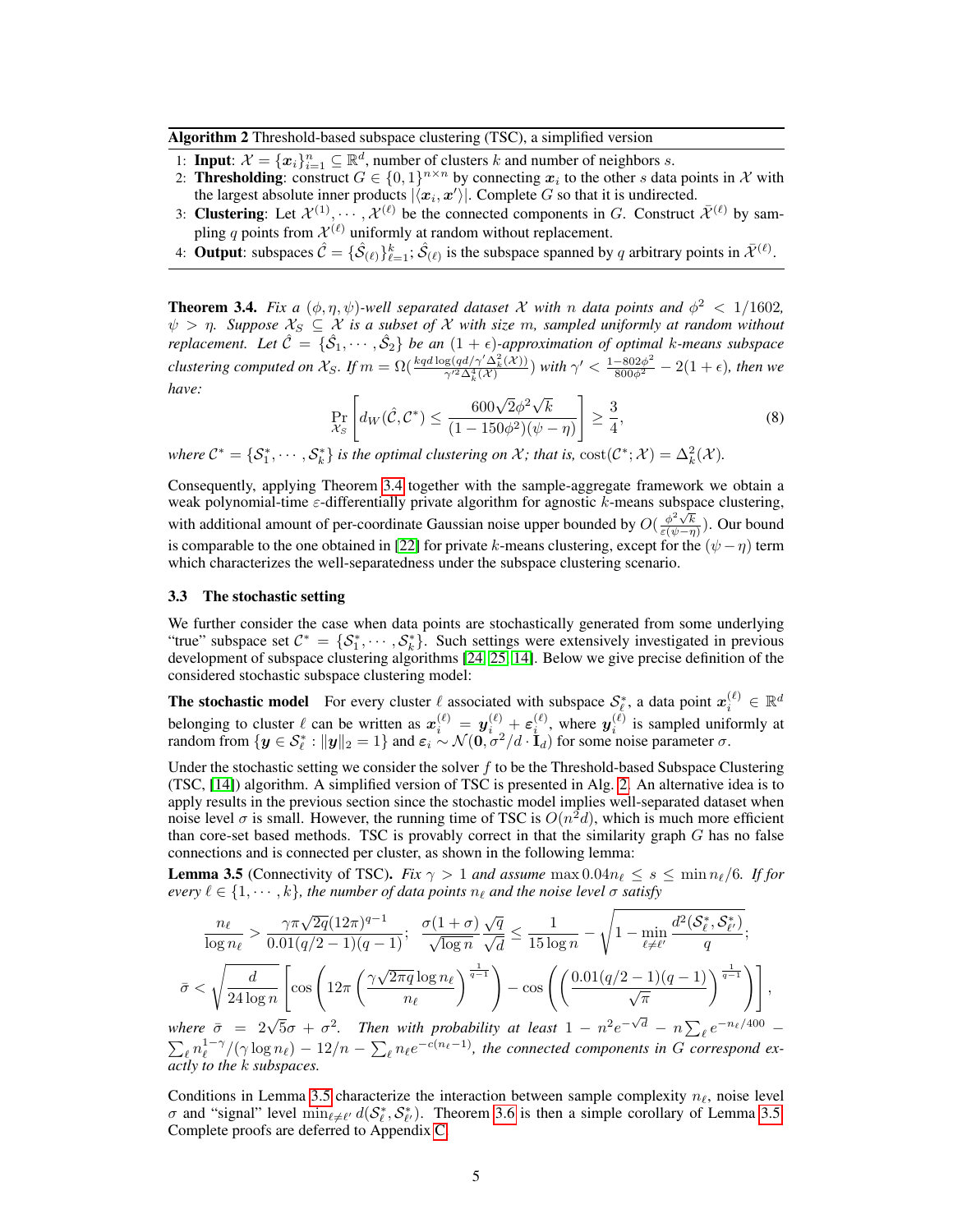Theorem 3.6 (Stability of TSC on stochastic data). *Assume conditions in Lemma 3.5 hold with respect to*  $n' = n/m$  *for*  $\omega(\log^2 n) \le m \le o(n)$ . Assume in addition that  $\lim_{n\to\infty} n_\ell = \infty$  for all  $\ell = 1, \cdots, L$  *and the failure probability does not exceed* 1/8*. Then for every*  $\epsilon > 0$  *we have* 

$$
\lim_{n \to \infty} \Pr_{\mathcal{X}_S} \left[ d_W(\hat{\mathcal{C}}, \mathcal{C}^*) > \epsilon \right] = 0. \tag{9}
$$

Compared to Theorem 3.4 for the agnostic model, Theorem 3.6 shows that one can achieve *consistent* estimation of underlying subspaces under a stochastic model. It is an interesting question to derive finite sample bounds for the differentially private TSC algorithm.

#### 3.4 Discussion

It is worth noting that the sample-aggregate framework is an  $(\varepsilon, \delta)$ -differentially private mechanism for any computational subroutine f. However, the utility claim (i.e., the  $O(r/\varepsilon)$ ) bound on each coordinate of  $A(\mathcal{X}) - c$ ) requires the stability of the particular subroutine f, as outlined in Eq. (5). It is unfortunately hard to theoretically argue for stability of state-of-the-art subspace clustering methods such as sparse subspace cluster (SSC, [11]) due to the "graph connectivity" issue  $[21]$ <sup>3</sup>. Nevertheless, we observe satisfactory performance of SSC based algorithms in simulations (see Sec. 5). It remains an open question to derive utility guarantee for (user) differentially private SSC.

# 4 Private subspace clustering via the exponential mechanism

In Section 3 we analyzed two algorithms with provable privacy and utility guarantees for subspace clustering based on the sample-aggregate framework. However, empirical evidence shows that sample-aggregate based private clustering suffers from poor utility in practice [26]. In this section, we propose a practical private subspace clustering algorithm based on the *exponential mechanism* [18]. In particular, given the dataset  $X$  with n data points, we propose to samples parameters  $\theta = (\{S_\ell\}_{\ell=1}^k, \{z_i\}_{i=1}^n)$  where  $S_\ell \in \mathbb{S}_d^q, z_j \in \{1, \cdots, k\}$  from the following distribution:

$$
p(\boldsymbol{\theta}; \mathcal{X}) \propto \exp\left(-\frac{\varepsilon}{2} \cdot \sum_{i=1}^{n} d^{2}(\boldsymbol{x}_{i}, \mathcal{S}_{z_{i}})\right), \qquad (10)
$$

where  $\varepsilon > 0$  is the privacy parameter. The following proposition shows that exact sampling from the distribution in Eq. (10) results in a provable differentially private algorithm. Its proof is trivial and is deferred to Appendix D.1. Note that unlike sample-aggregate based methods, the exponential mechanism can privately release clustering assignment z. This does not violate the lower bound in [29] because the released clustering assignment  $z$  is not guaranteed to be exactly correct.

**Proposition 4.1.** *The random algorithm*  $A : X \mapsto \theta$  *that outputs one sample from the distribution defined in Eq. (10) is* ε*-differential private.*

## 4.1 A Gibbs sampling implementation

It is hard in general to sample parameters from distributions as complicated as in Eq. (10). We present a Gibbs sampler that iteratively samples subspaces  $\{S_i\}$  and cluster assignments  $\{z_i\}$  from their conditional distributions.

**Update of**  $z_i$ : When  $\{\mathcal{S}_{\ell}\}\$  and  $z_{-i}$  are fixed, the conditional distribution of  $z_i$  is

$$
p(z_i|\{\mathcal{S}_\ell\}_{\ell=1}^k, z_{-i}; \mathcal{X}) \propto \exp(-\varepsilon/2 \cdot d^2(\boldsymbol{x}_i, \mathcal{S}_{z_i})).
$$
\n(11)

Since  $d(x_i, S_{z_i})$  can be efficiently computed (given an orthonormal basis of  $S_{z_i}$ ), update of  $z_i$  can be easily done by sampling  $z_i$  from a categorical distribution.

**Update of S<sub>e</sub>:** Let  $\widetilde{\mathcal{X}}^{(\ell)} = \{x_i \in \mathcal{X} : z_i = \ell\}$  denote data points that are assigned to cluster  $\ell$  and  $\tilde{n}_{\ell} = |\tilde{\mathcal{X}}^{(\ell)}|$ . Denote  $\tilde{\mathbf{X}}^{(\ell)} \in \mathbb{R}^{d \times \tilde{n}_{\ell}}$  as the matrix with columns corresponding to all data points in  $\widetilde{\mathcal{X}}^{(\ell)}$ . The distribution over  $\mathcal{S}_{\ell}$  conditioned on z can then be written as

$$
p(\mathcal{S}_{\ell} = \text{range}(\mathbf{U}_{\ell}) | z; \mathcal{X}) \propto \exp(\varepsilon/2 \cdot \text{tr}(\mathbf{U}_{\ell}^{\top} \mathbf{A}_{\ell} \mathbf{U}_{\ell})) ; \ \ \mathbf{U}_{\ell} \in \mathbb{R}^{d \times q}, \mathbf{U}_{\ell}^{\top} \mathbf{U}_{\ell} = \mathbf{I}_{q \times q}, \tag{12}
$$

where  $\mathbf{A}_{\ell} = \widetilde{\mathbf{X}}^{(\ell)} \widetilde{\mathbf{X}}^{(\ell)}$  is the unnormalized sample covariance matrix. Distribution of the form in Eq. (12) is a special case of the *matrix Bingham distribution*, which admits a Gibbs sampler [16]. We give implementation details in Appendix D.2 with modifications so that the resulting Gibbs sampler is empirically more efficient for a wide range of parameter settings.

 $3$ Recently [28] established full clustering guarantee for SSC, however, under strong assumptions.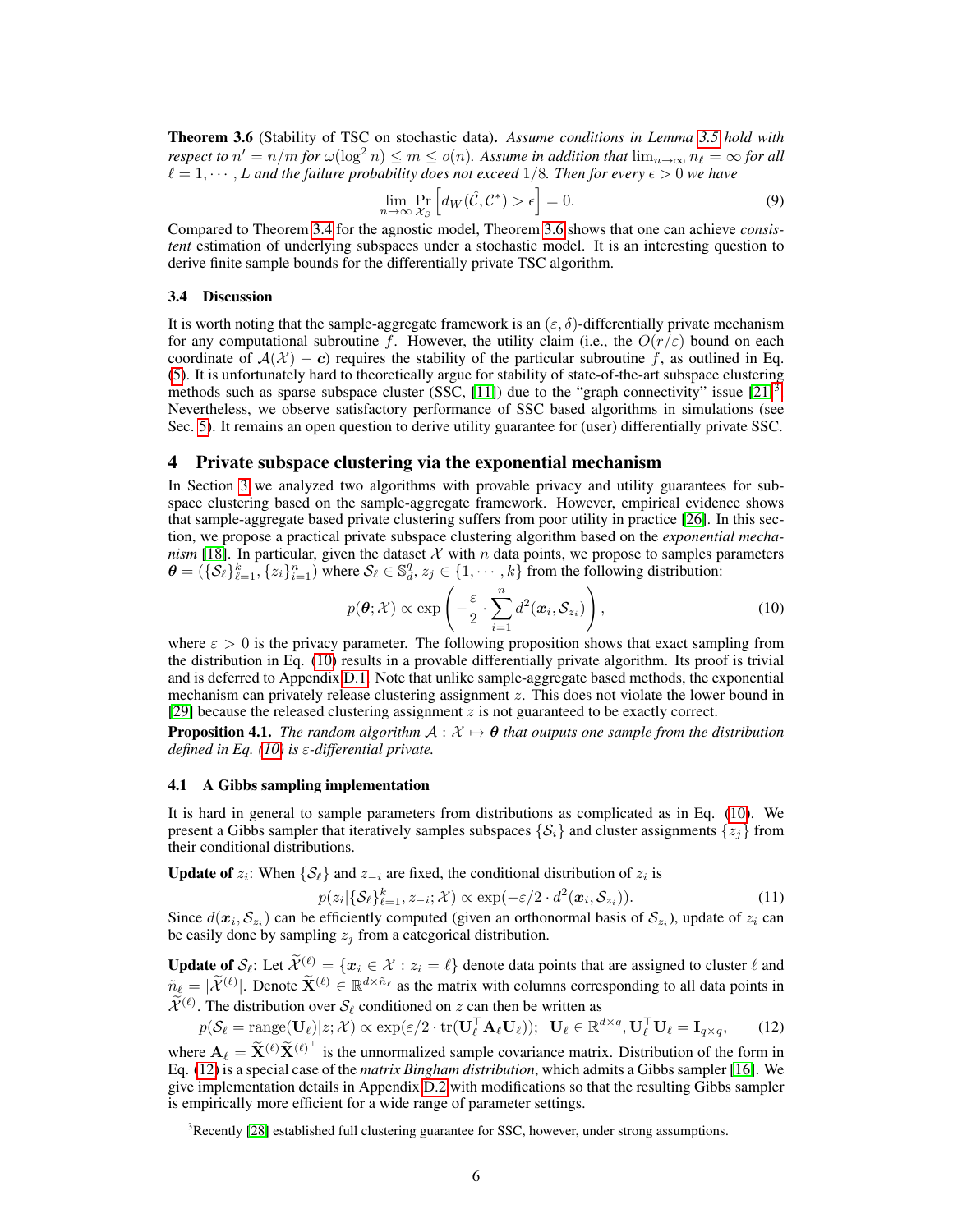# 4.2 Discussion

The proposed Gibbs sampler resembles the  $k$ -plane algorithm for subspace clustering [3]. It is in fact a "probabilistic" version of k-plane since sampling is performed at each iteration rather than deterministic updates. Furthermore, the proposed Gibbs sampler could be viewed as posterior sampling for the following generative model: first sample  $U_\ell$  uniformly at random from  $\mathbb{S}_q^d$  for each subspace  $S_{\ell}$ ; afterwards, cluster assignments  $\{z_i\}_{i=1}^n$  are sampled such that  $Pr[z_i = j] = 1/k$ and  $x_i$  is set as  $x_i = U_\ell y_i + \mathcal{P}_{U_\ell^\perp} w_i$ , where  $y_i$  is sampled uniformly at random from the qdimensional unit ball and  $w_i \sim \mathcal{N}(0, I_d/\varepsilon)$ . Connection between the above-mentioned generative model and Gibbs sampler is formally justified in Appendix D.3. The generative model is strikingly similar to the well-known mixtures of probabilistic PCA (MPPCA, [27]) model by setting variance parameters  $\sigma_\ell$  in MPPCA to  $\sqrt{1/\varepsilon}.$  The only difference is that  $\bm y_i$  are sampled uniformly at random from a unit ball <sup>4</sup> and noise  $w_i$  is constrained to  $U_\ell^{\perp}$ , the complement space of  $U_\ell$ . Note that this is closely related to earlier observation that "posterior sampling is private" [20, 6, 31], but different in that we constructed a model from a private procedure rather than the other way round.

As the privacy parameter  $\varepsilon \to \infty$  (i.e., no privacy guarantee), we arrive immediately at the exact  $k$ -plane algorithm and the posterior distribution concentrates around the optimal  $k$ -means solution  $(\mathcal{C}^*, \mathbf{z}^*)$ . This behavior is similar to what a small-variance asymptotic analysis on MPPCA models reveals [30]. On the other hand, the proposed Gibbs sampler is significantly different from previous Bayesian probabilisitic PCA formulation [34, 30] in that the subspaces are sampled from a matrix Bingham distribution. Finally, we remark that the proposed Gibbs sampler is only asymptotically private because Proposition 4.1 requires exact (or nearly exact [31]) sampling from Eq. (10).

# 5 Numerical results

We provide numerical results of both the sample-aggregate and Gibbs sampling algorithms on synthetic and real-world datasets. We also compare with a baseline method implemented based on the k-plane algorithm [3] with perturbed sample covariance matrix via the SuLQ framework [2] (details presented in Appendix E). Three solvers are considered for the sample-aggregate framework: threshold-based subspace clustering (TSC, [14]), which has provable utility guarantee with sampleaggregation on stochastic models, along with sparse subspace clustering (SSC, [11]) and low-rank representation (LRR, [17]), the two state-of-the-art methods for subspace clustering. For Gibbs sampling, we use non-private SSC and LRR solutions as initialization for the Gibbs sampler. All methods are implemented using Matlab.

For synthetic datasets, we first generate k random  $q$ -dimensional linear subspaces. Each subspace is generated by first sampling a  $d \times q$  random Gaussian matrix and then recording its column space. n data points are then assigned to one of the  $k$  subspaces (clusters) uniformly at random. To generate a data point  $x_i$  assigned with subspace  $\mathcal{S}_\ell$ , we first sample  $y_i \in \mathbb{R}^q$  with  $||y_i||_2 = 1$  uniformly at random from the q-dimensional unit sphere. Afterwards,  $x_i$  is set as  $x_i = U_\ell y_i + w_i$ , where  $U_\ell \in \mathbb{R}^{d \times q}$  is an orthonormal basis associated with  $\mathcal{S}_\ell$  and  $w_i \sim \mathcal{N}(0, \sigma^2 \mathbf{I}_d)$  is a noise vector.

Figure 2 compares the utility (measured in terms of k-means objective  $\text{cost}(\hat{C}; \mathcal{X})$ ) and the Wasserstein's distance  $d_W(\hat{C}, C^*)$ ) of sample aggregation, Gibbs sampling and SuLQ subspace clustering. As shown in the plots, sample-aggregation algorithms have poor utility unless the privacy parameter  $\varepsilon$  is truly large (which means very little privacy protection). On the other hand, both Gibbs sampling and SuLQ subspace clustering give reasonably good performance. Figure 2 also shows that SuLQ scales poorly with the ambient dimension d. This is because SuLQ subspace clustering requires calibrating noise to a  $d \times d$  sample covariance matrix, which induces much error when d is large. Gibbs sampling seems to be robust to various d settings.

We also experiment on real-world datasets. The right two plots in Figure 2 report utility on a subset of the extended Yale Face Dataset B [13] for face clustering. 5 random individuals are picked, forming a subset of the original dataset with  $n = 320$  data points (images). The dataset is preprocessed by projecting each individual onto a 9D affine subspace via PCA. Such preprocessing step was adopted in [32, 29] and was theoretically justified in [1]. Afterwards, ambient dimension of the entire dataset is reduced to  $d = 50$  by random Gaussian projection. The plots show that Gibbs sampling significantly outperforms the other algorithms.

<sup>&</sup>lt;sup>4</sup>In MPPCA latent variables  $y_i$  are sampled from a normal distribution  $\mathcal{N}(0, \rho^2 \mathbf{I}_q)$ .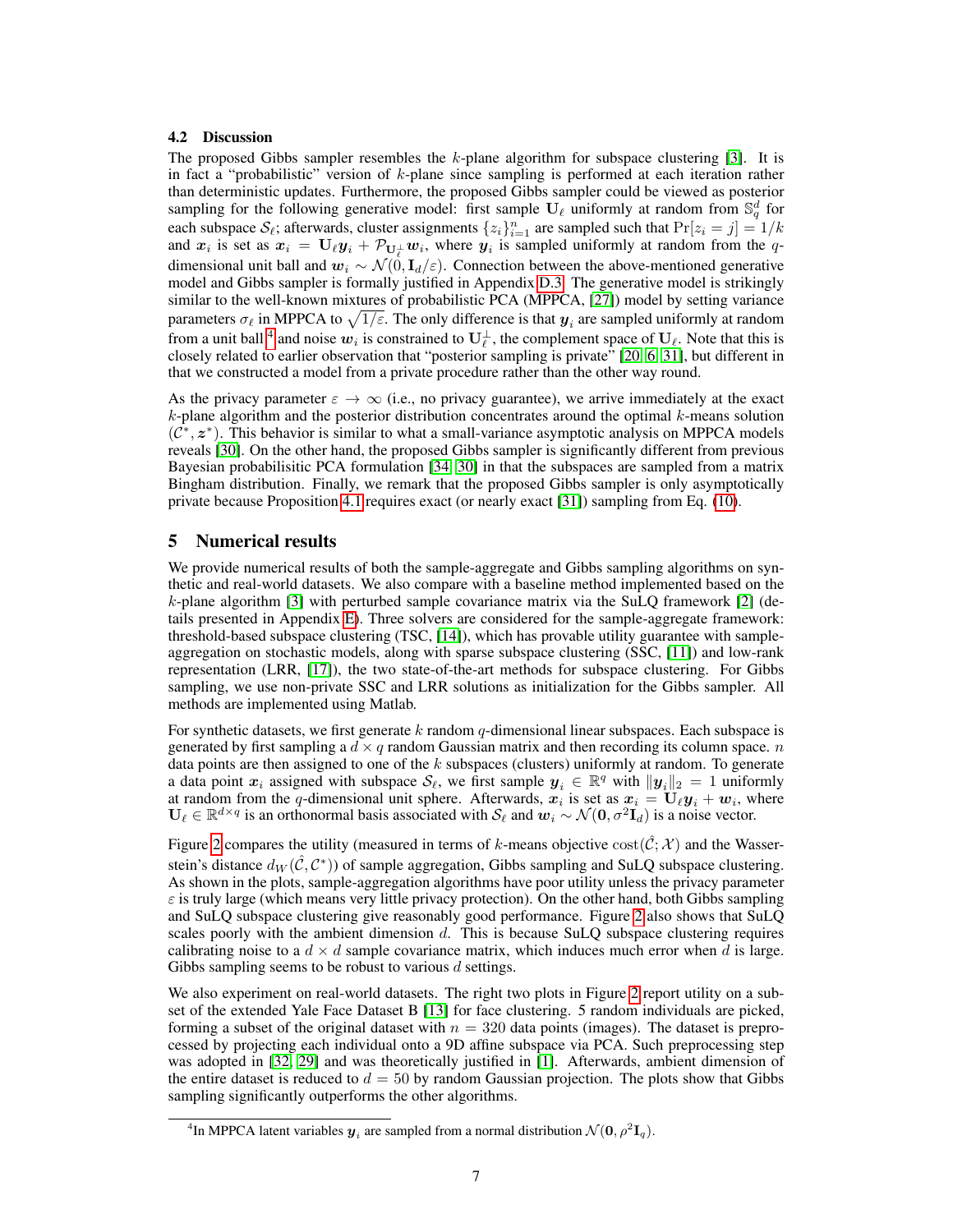

Figure 2: Utility under fixed privacy budget  $\varepsilon$ . Top row shows k-means cost and bottom row shows the Wasserstein's distance  $d_W(\hat{C}, C^*)$ . From left to right: synthetic dataset,  $n = 5000, d = 5, k = 5$  $3, q = 3, \sigma = 0.01; n = 1000, d = 10, k = 3, q = 3, \sigma = 0.1;$  extended Yale Face Dataset B (a subset).  $n = 320, d = 50, k = 5, q = 9, \sigma = 0.01$ .  $\delta$  is set to  $1/(n \ln n)$  for  $(\epsilon, \delta)$ -privacy algorithms. "s.a." stands for smooth sensitivity and "exp." stands for exponential mechanism. "SuLQ-10" and "SuLQ-50" stand for the SuLQ framework performing 10 and 50 iterations. Gibbs sampling is run for 10000 iterations and the mean of the last 100 samples is reported.



Figure 3: Test statistics, k-means cost and  $d_W(\hat{C}, C^*)$  of 8 trials of the Gibbs sampler under different privacy settings. Synthetic dataset setting:  $n = 1000$ ,  $d = 10$ ,  $k = 3$ ,  $q = 3$ ,  $\sigma = 0.1$ .

In Figure 3 we investigate the mixing behavior of proposed Gibbs sampler. We plot for multiple trials of Gibbs sampling the k-means objective, Wasserstein's distance and a test statistic  $1/\sqrt{kq}$ .  $(\sum_{\ell=1}^k ||1/T \cdot \sum_{t=1}^T \mathbf{U}_{\ell}^{(t)} )$  $\binom{t}{\ell}$  $\|_F^2$ )<sup>1/2</sup>, where  $\mathbf{U}_{\ell}^{(t)}$  $\ell$ <sup>(t)</sup> is a basis sample of  $S_{\ell}$  at the tth iteration. The test statistic has mean zero under distribution in Eq. (10) and a similar statistic was used in [4] as a diagnostic of the mixing behavior of another Gibbs sampler. Figure 3 shows that under various privacy parameter settings, the proposed Gibbs sampler mixes quite well after 10000 iterations.

# 6 Conclusion

In this paper we consider subspace clustering subject to formal differential privacy constraints. We analyzed two sample-aggregate based algorithms with provable utility guarantees under agnostic and stochastic data models. We also propose a Gibbs sampling subspace clustering algorithm based on the exponential mechanism that works well in practice. Some interesting future directions include utility bounds for state-of-the-art subspace clustering algorithms like SSC or LRR.

Acknowledgement This research is supported in part by grant NSF CAREER IIS-1252412, NSF Award BCS-0941518, and a grant by Singapore National Research Foundation under its International Research Centre @ Singapore Funding Initiative administered by the IDM Programme Office.